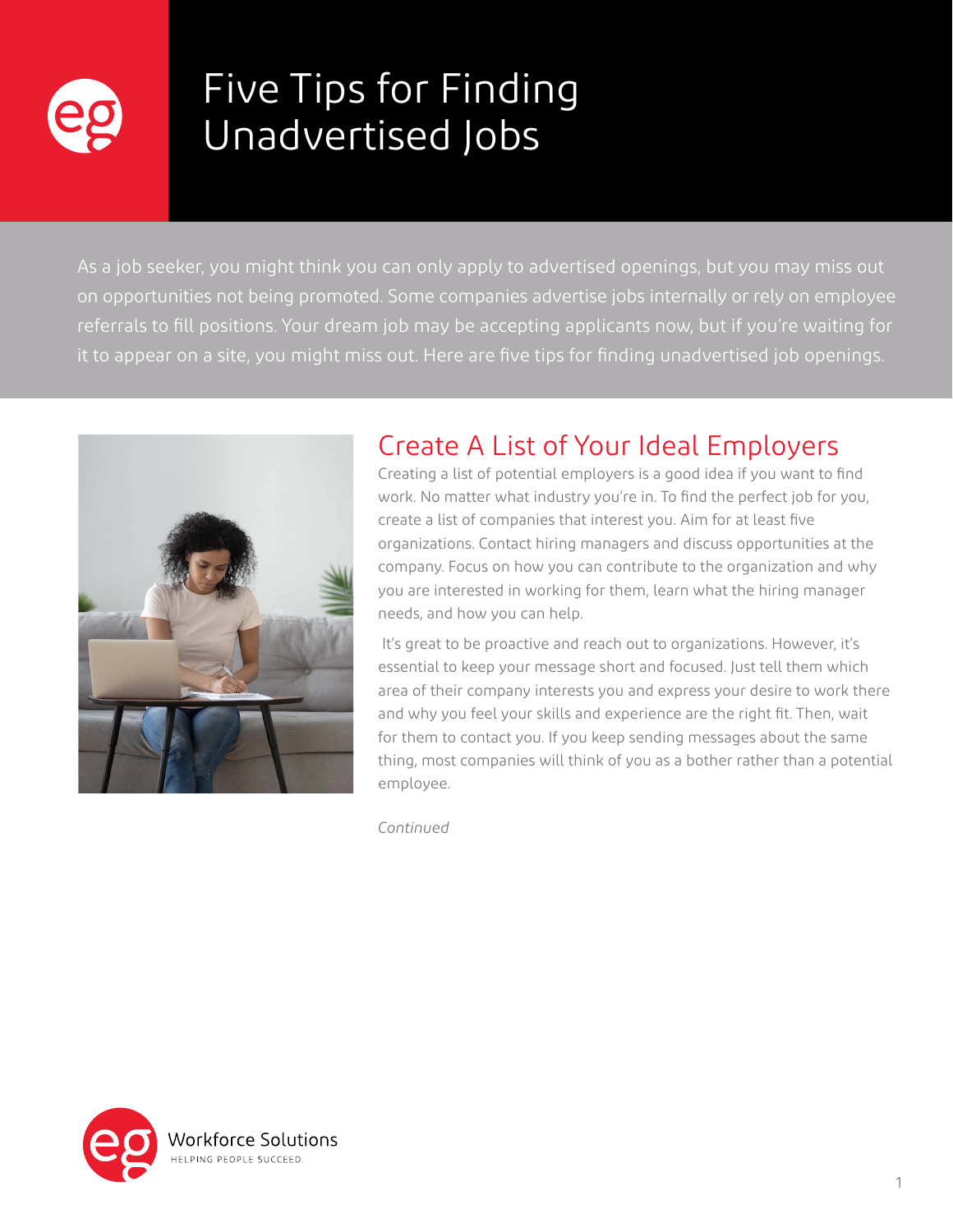



# Apply Directly on Company Sites

Although many people find job openings by searching Indeed or LinkedIn Jobs, you might be missing out on opportunities by doing so exclusively. Many companies post their jobs directly on their websites and don't list them anywhere else. Look for a link "apply" or "apply online on the job posting. If there's no application option, try contacting someone at the company directly. Reaching out about a job can feel intimidating, but it is essential to remember that the best way to reach out is by adding value to someone you want to connect with. Your message should be personal, customized, and centered on how your skills could benefit them by solving an issue they might be facing at work or helping them achieve a goal. Be concise and respectful, don't waste anyone's time with something that won't benefit them.

Some organizations have a job alert function that allows you to be notified of their openings. This can be helpful if you're interested in working for a specific company and they don't often have openings. When signing up for the job alert system, ensure your information is correct and up to date so you don't accidentally miss any notifications. Also, if there are multiple openings and you're interested in more than one of them, it may be worth setting up numerous alerts—this way, you'll know when new jobs become available.

*Continued*

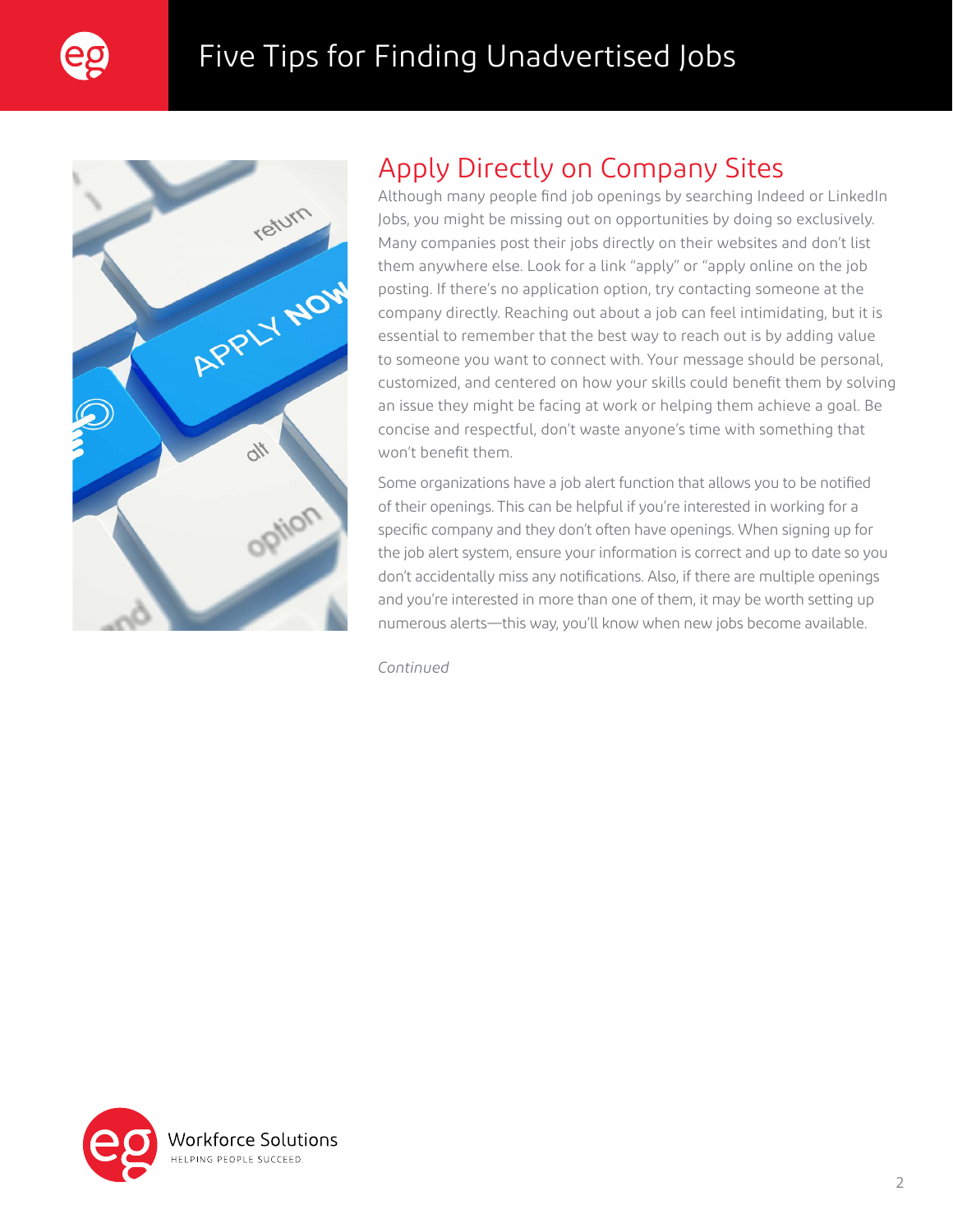



#### Partner With a Recruiter

When you work with a recruiter, you get access to jobs that you might not be able to see on traditional job boards. Some companies rely on agencies to post their jobs and recruit candidates. Going through recruiters is very simple. First, they work as a middleman for both employers and candidates. They want to make sure that both are getting the best outcome for the position and will always help you along the way. They clean up your resume, know your likes and dislikes, and keep you in front of the right person at the right time. They have built relationships with those people over time, so they know what goes into making someone successful at a company. This means even more opportunities than you've had before!

 Many agencies also provide career advancement resources such as resume help and interview preparation. Your recruiter will be able to help you tailor your resume for the roles you're interested in and provide you with tips for acing your interview. After the interview and starting a new job, Recruiters will contact both the candidate and employer. A recruiter will give you plenty of feedback, so be sure to ask questions when talking with them. They are looking out for you and want to make sure you are not only getting a job but the right one. Many recruiters will even have 30, 60, or 90 day check-ins to make sure you're successful in your new role. If there's something that's not clear or doesn't feel right, don't be afraid to speak up.

*Continued*